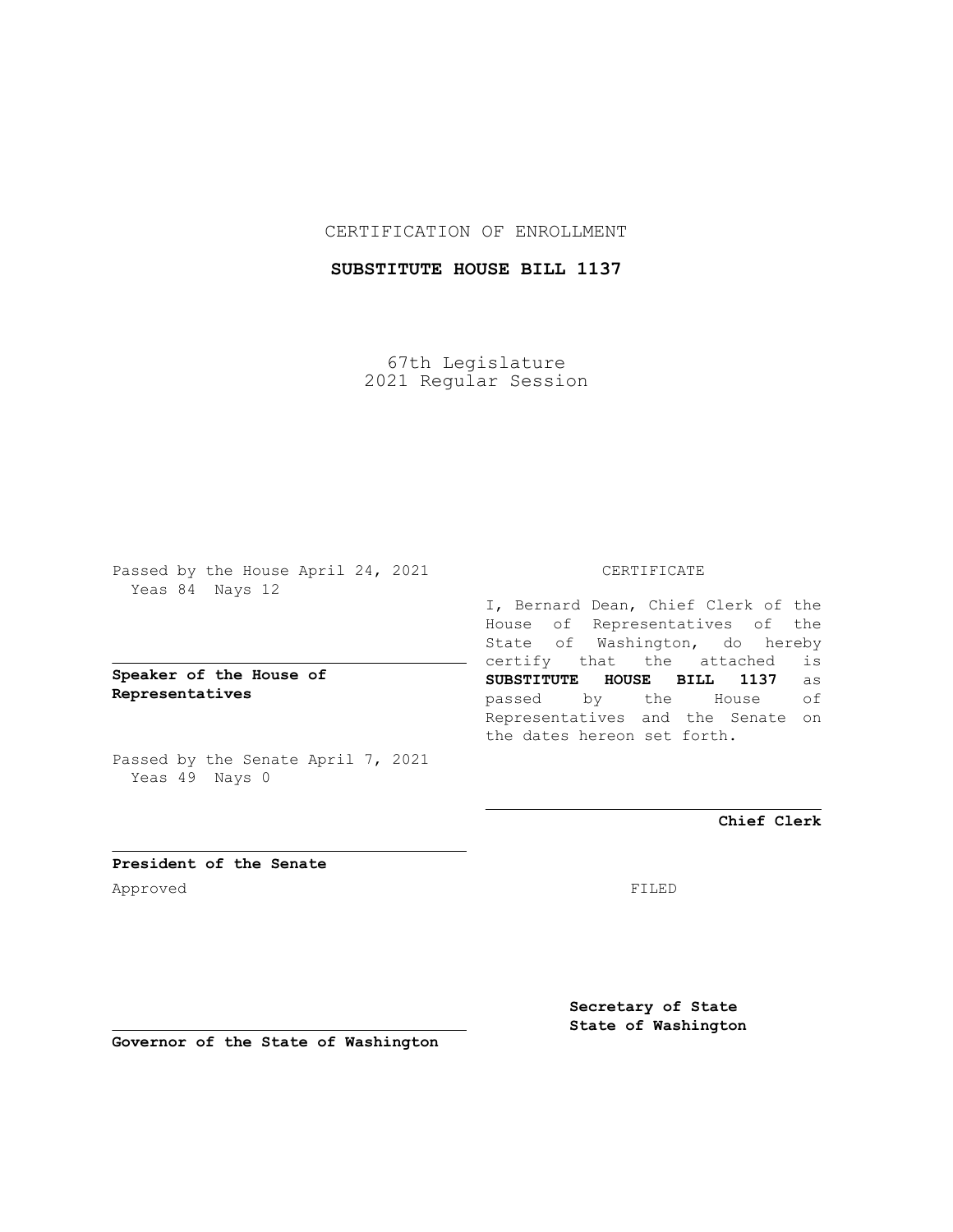#### **SUBSTITUTE HOUSE BILL 1137**

AS AMENDED BY THE SENATE

Passed Legislature - 2021 Regular Session

# **State of Washington 67th Legislature 2021 Regular Session**

**By** House Transportation (originally sponsored by Representatives McCaslin, Young, Barkis, Schmick, and Graham)

READ FIRST TIME 02/22/21.

1 AN ACT Relating to elevating road maintenance and preservation in 2 transportation planning; and amending RCW 47.04.280.

3 BE IT ENACTED BY THE LEGISLATURE OF THE STATE OF WASHINGTON:

4 **Sec. 1.** RCW 47.04.280 and 2016 c 35 s 3 are each amended to read 5 as follows:

6 (1) It is the intent of the legislature to establish policy goals 7 for the planning, operation, performance of, and investment in, the 8 state's transportation system. ((The policy goals established under 9 this section are deemed consistent with the benchmark categories 10 adopted by the state's blue ribbon commission on transportation on 11 November 30, 2000.)) Public investments in transportation should 12 support achievement of these policy goals:

13 (a) ((Economic vitality: To promote and develop transportation 14 systems that stimulate, support, and enhance the movement of people 15 and goods to ensure a prosperous economy;

16 (b)) Preservation: To maintain, preserve, and extend the life 17 and utility of prior investments in transportation systems and 18 services, including the state ferry system;

19 (((e)) (b) Safety: To provide for and improve the safety and 20 security of transportation customers and the transportation system;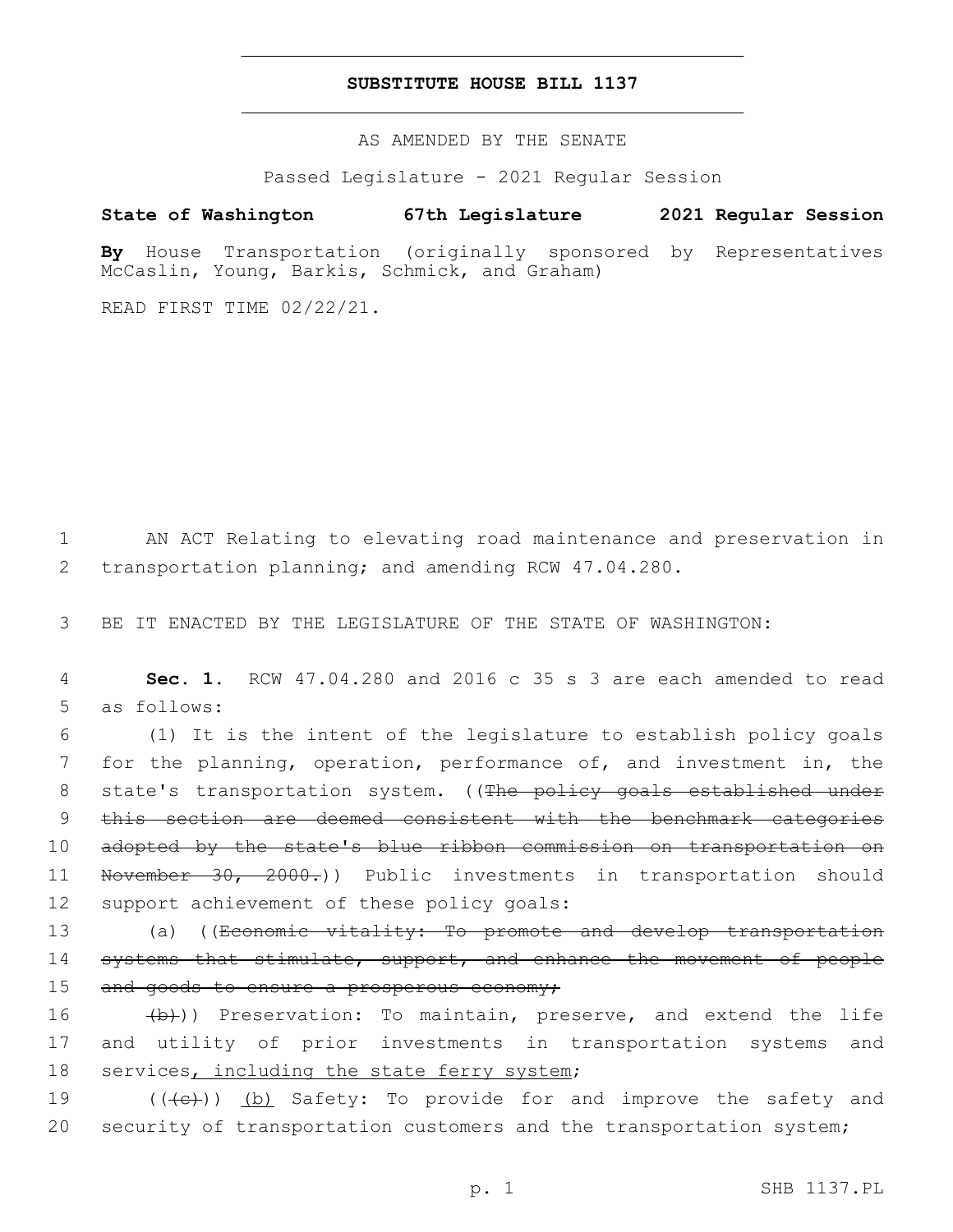(c) Stewardship: To continuously improve the quality, 2 effectiveness, resilience, and efficiency of the transportation system;

 (d) Mobility: To improve the predictable movement of goods and people throughout Washington state, including congestion relief and improved freight mobility;6

 (e) Economic vitality: To promote and develop transportation 8 systems that stimulate, support, and enhance the movement of people and goods to ensure a prosperous economy; and

10 (f) Environment: To enhance Washington's quality of life through transportation investments that promote energy conservation, enhance 12 healthy communities, and protect the environment ( $\rightarrow$  and

13 (f) Stewardship: To continuously improve the quality, 14 effectiveness, and efficiency of the transportation system)).

 (2) The powers, duties, and functions of state transportation agencies must be performed in a manner consistent with the policy goals set forth in subsection (1) of this section with preservation 18 and safety being priorities.

 (3) These policy goals are intended to be the basis for establishing detailed and measurable objectives and related 21 performance measures.

 (4) It is the intent of the legislature that the office of financial management, in consultation with the transportation commission, establish objectives and performance measures for the department and other state agencies with transportation-related responsibilities to ensure transportation system performance at local, regional, and state government levels progresses toward the attainment of the policy goals set forth in subsection (1) of this section. The office of financial management shall submit objectives and performance measures to the legislature for its review and shall provide copies of the same to the commission during each regular session of the legislature during an even-numbered year thereafter.

 (5) A local or regional agency engaging in transportation planning may voluntarily establish objectives and performance measures to demonstrate progress toward the attainment of the policy goals set forth in subsection (1) of this section or any other transportation policy goals established by the local or regional agency. A local or regional agency engaging in transportation planning is encouraged to provide local and regional objectives and performance measures to be included with the objectives and